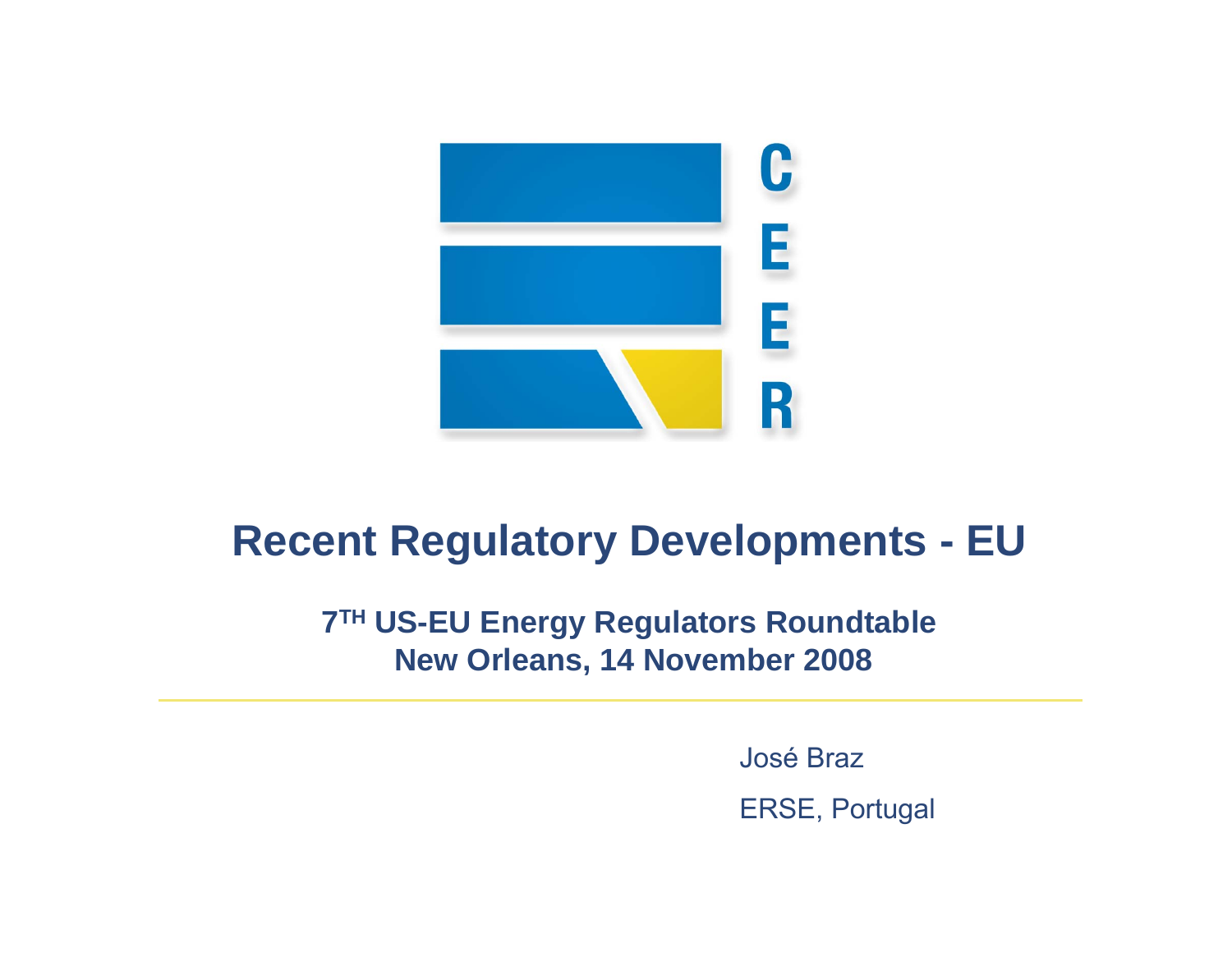# **Topics of this presentation**

- •A Rough Guide to the EU-niverse
- • Update on Commission's 3rd Package proposals
- • Current and upcoming challenges:
	- ♦ACER and its relations with NRAs
	- ♦Regulators' relations with TSOs/ENTSOs
	- ♦ERGEG's Regional Initiatives
- $\bullet$  What model best serves Internal Market and 3 Goals – Sustainability, Competitiveness, Security of Supply?

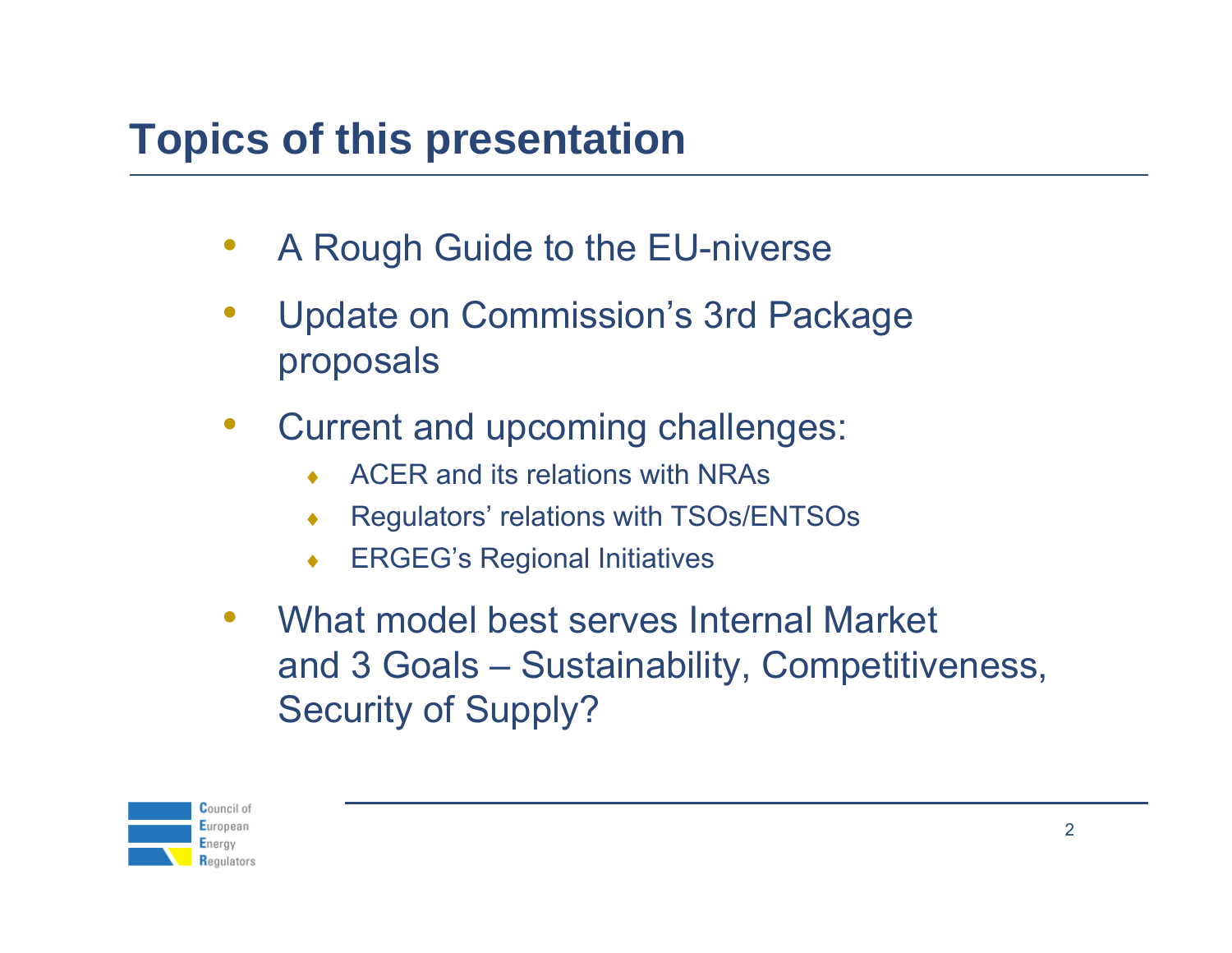# **A Rough Guide to the EU-niverse**

#### •**3 major Institutions:**

- • European Commission – Executive branch; proposes new legislation; Commissioners nominated by Member States (MS)
- • European Parliament (EP) – approves legislation in co-decision with Council; members directly elected by MS citizens
- • EU Council – approves legislation in co-decision with EP; represents MS govts, under 6-monthly rotating Presidency (now France, Czech Rep. next)

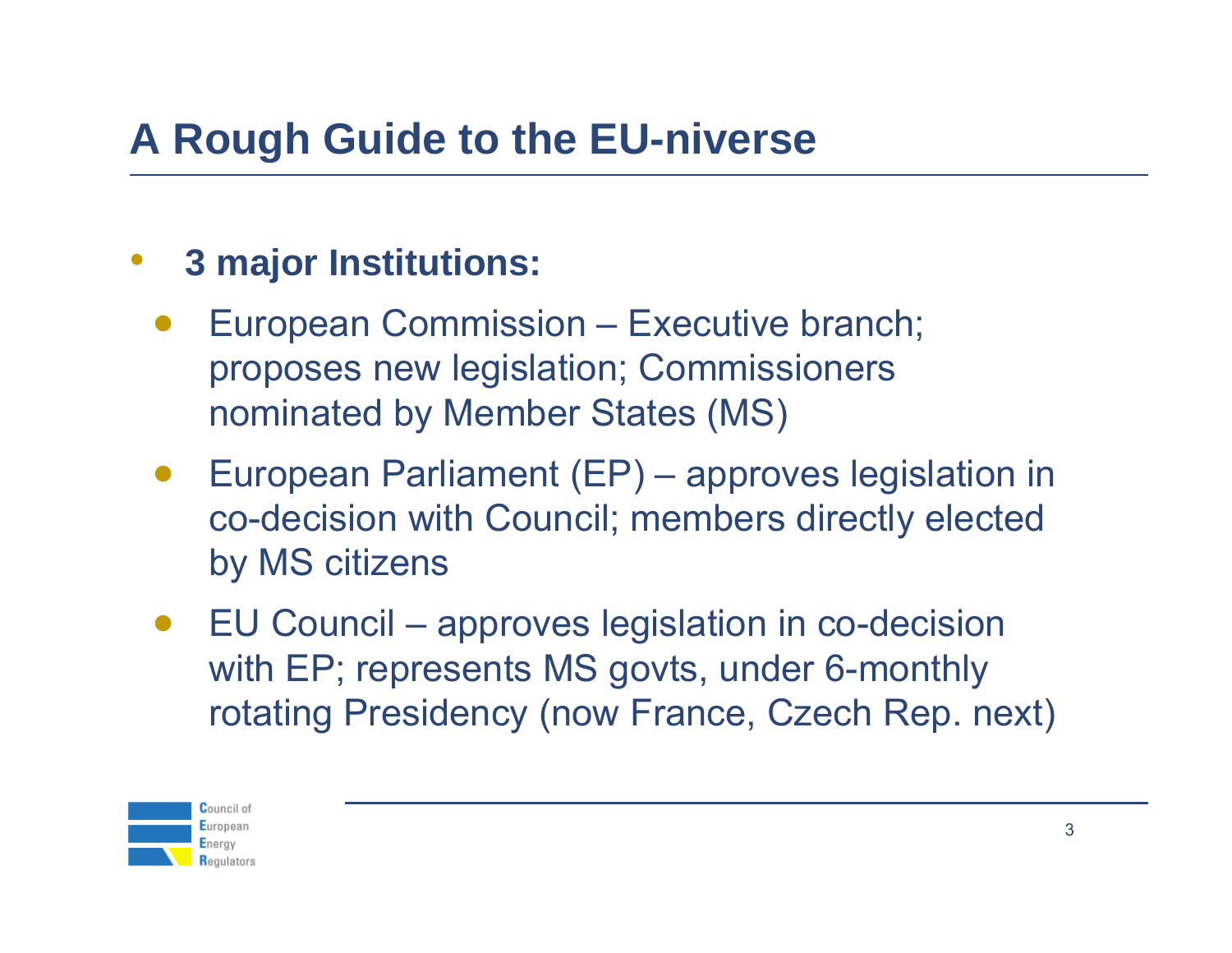# **Update on Commission's 3rd Package proposals**

- • Energy 3rd Package (5 documents) proposed by Commission in Sept. 2007, has completed negotiations in EP and in Council, with some differences in positions (unbundling options, Agency functions)
- $\bullet$  Reconciliation and Council-EP co-decision initially sought by end-2008, now hoped-for in early 2009 (thereafter jeopardised by EP elections in mid-2009)
- $\bullet$  Complicated by concurrent negotiations on "Green Package", with some MS cautious about CO2 reduction commitments in economic slowdown, while others threaten to link approval on 2 packages

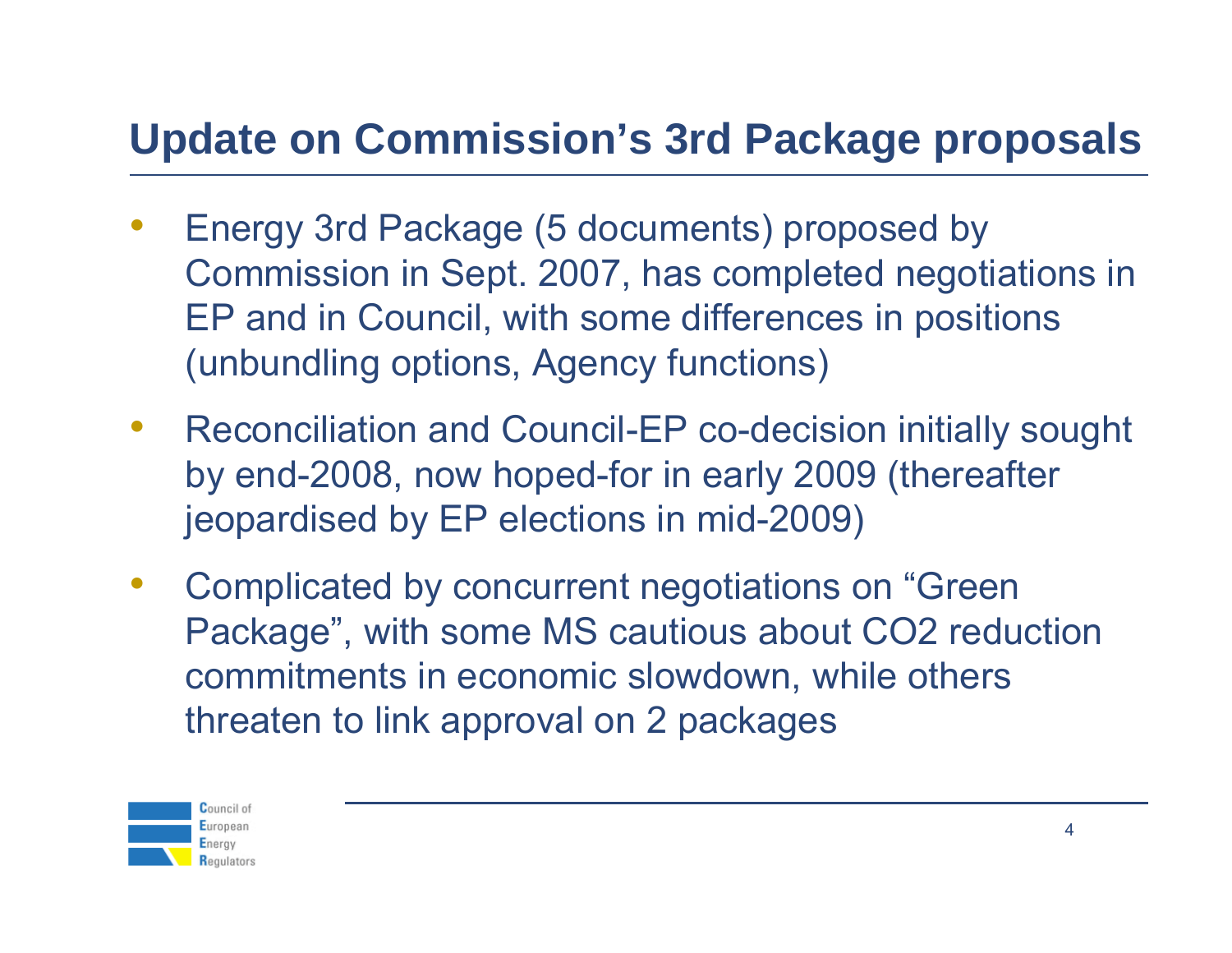# **3rd Package proposes new entity, the Agency**

- $\bullet$  European Agency for the Cooperation of Energy Regulators (ACER) to close "regulatory gap"
- $\bullet$  Agency is not a substitute for the national regulators, nor is it a "European regulator", but is guided by "Board of Regulators"
- $\bullet$  Agency to complement the regulatory tasks performed at the national level, where 3rd Package proposes strengthening
- • Agency to have decision making power in clearly defined cases:
	- ♦− Individual decisions based on EU guidelines
	- ♦− Cross-border issues when Regulators ask for assistance from the Agency
	- ♦− Art. 22 exemptions of cross-border infrastructure
- $\bullet$  (Note: proposed ACER powers are significantly less than FERC "quasi-judicial" powers, especially for gas infrastructure)

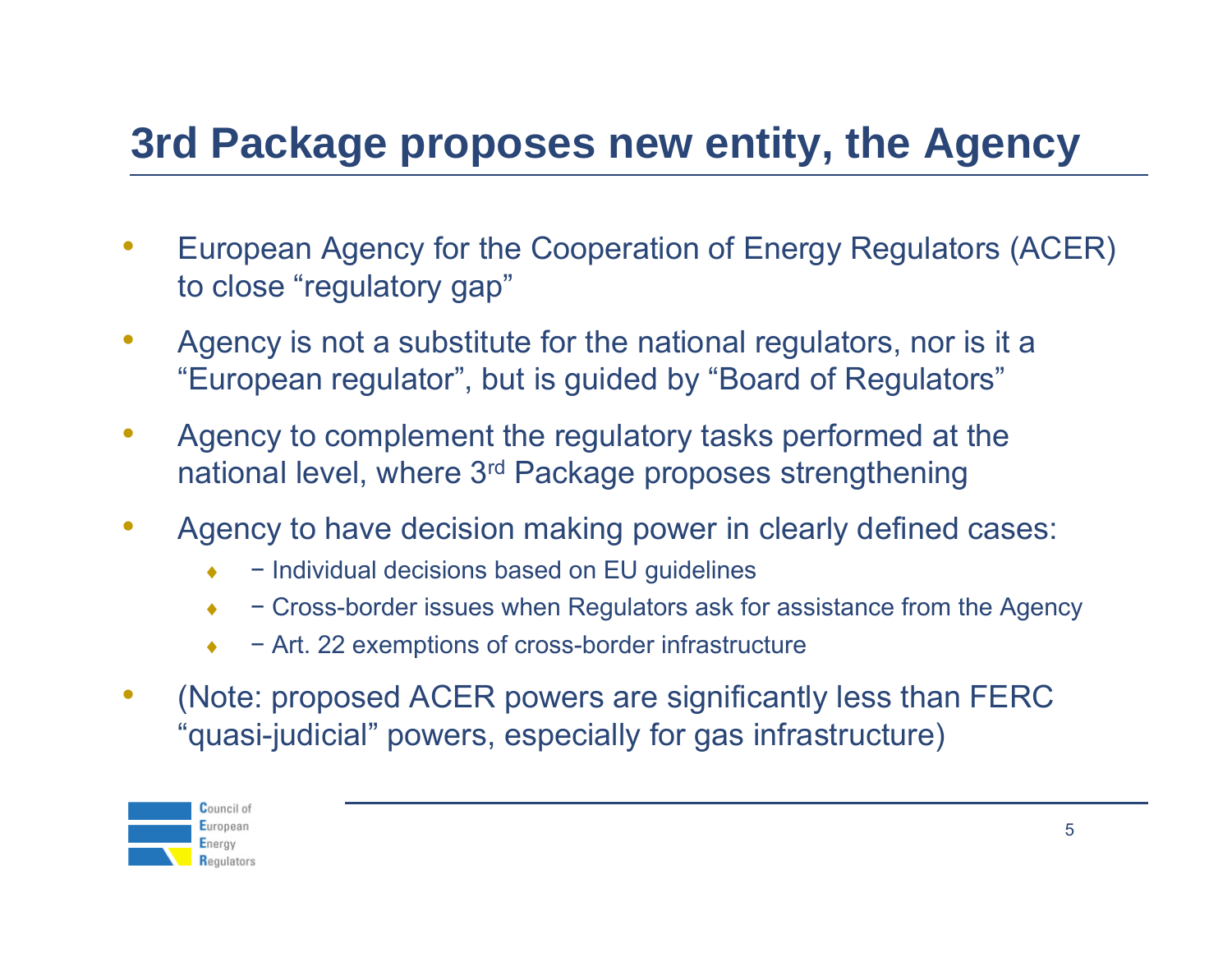# **Current and upcoming challenges:**

- • ACER and its relations with NRAs
	- ♦ Distribution of functions/responsabilities between national regulators and the Agency
	- ♦Definition of what constitutes "cross-border"
- $\bullet$  Regulators' relations with TSOs/ENTSOs
	- ♦Formulation of codes and rules (espec. Market rules)
	- ♦Consultations with stakeholders
	- ♦Investment plans
- $\bullet$  ERGEG's Regional Initiatives (RIs)
	- ♦Reconciling current RIs with Internal Energy Market
	- ♦Dealing with potential regional TSOs/ISOs